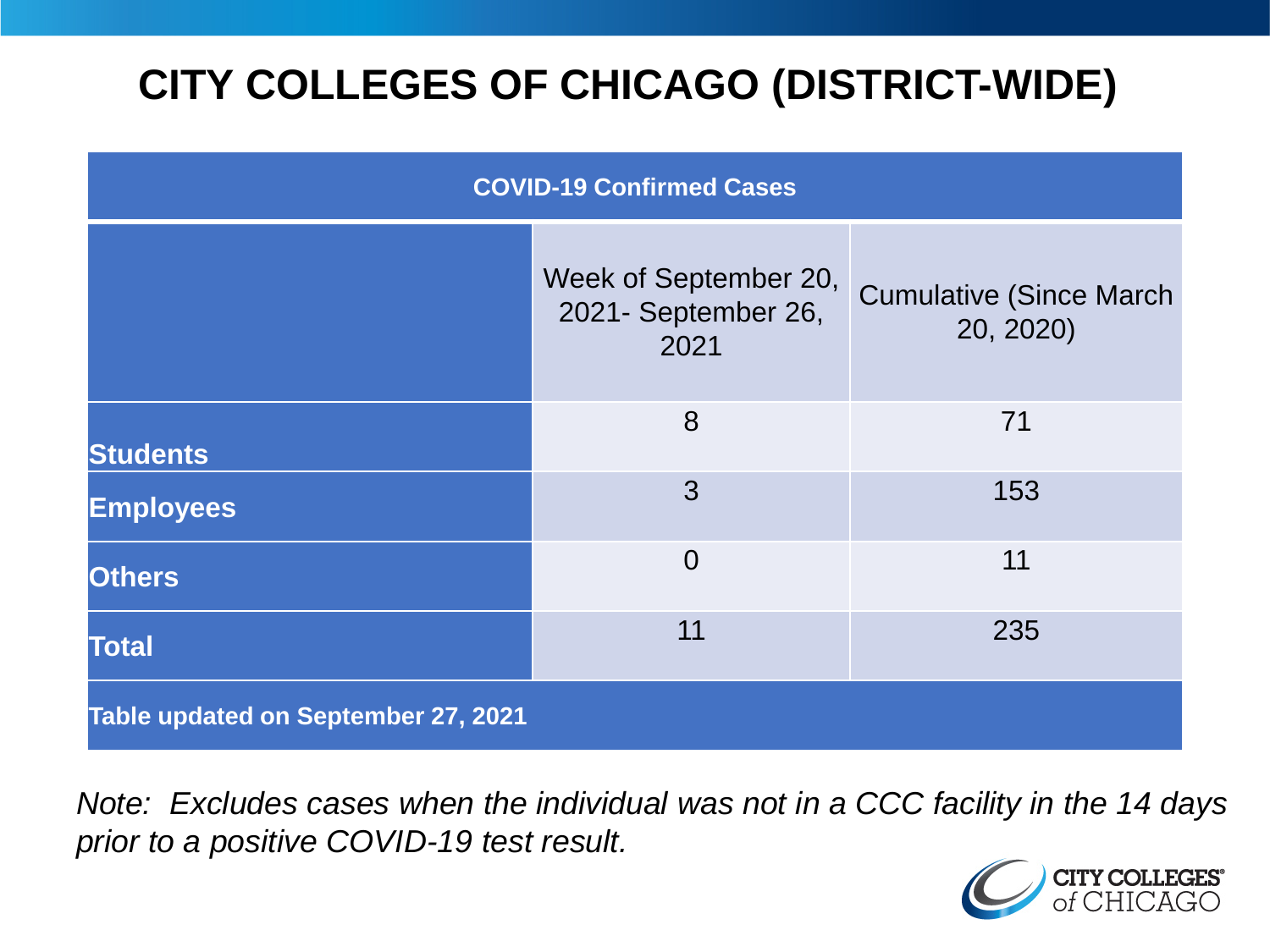## **DALEY COLLEGE**

| <b>COVID-19 Confirmed Cases</b>     |                                                      |                                              |
|-------------------------------------|------------------------------------------------------|----------------------------------------------|
|                                     | Week of September 20,<br>2021- September 26,<br>2021 | <b>Cumulative (Since March)</b><br>20, 2020) |
| <b>Students</b>                     | 1                                                    | 5                                            |
| <b>Employees</b>                    | $\overline{0}$                                       | 20                                           |
| <b>Others</b>                       | $\Omega$                                             | 1                                            |
| <b>Total</b>                        | 1                                                    | 26                                           |
| Table updated on September 27, 2021 |                                                      |                                              |

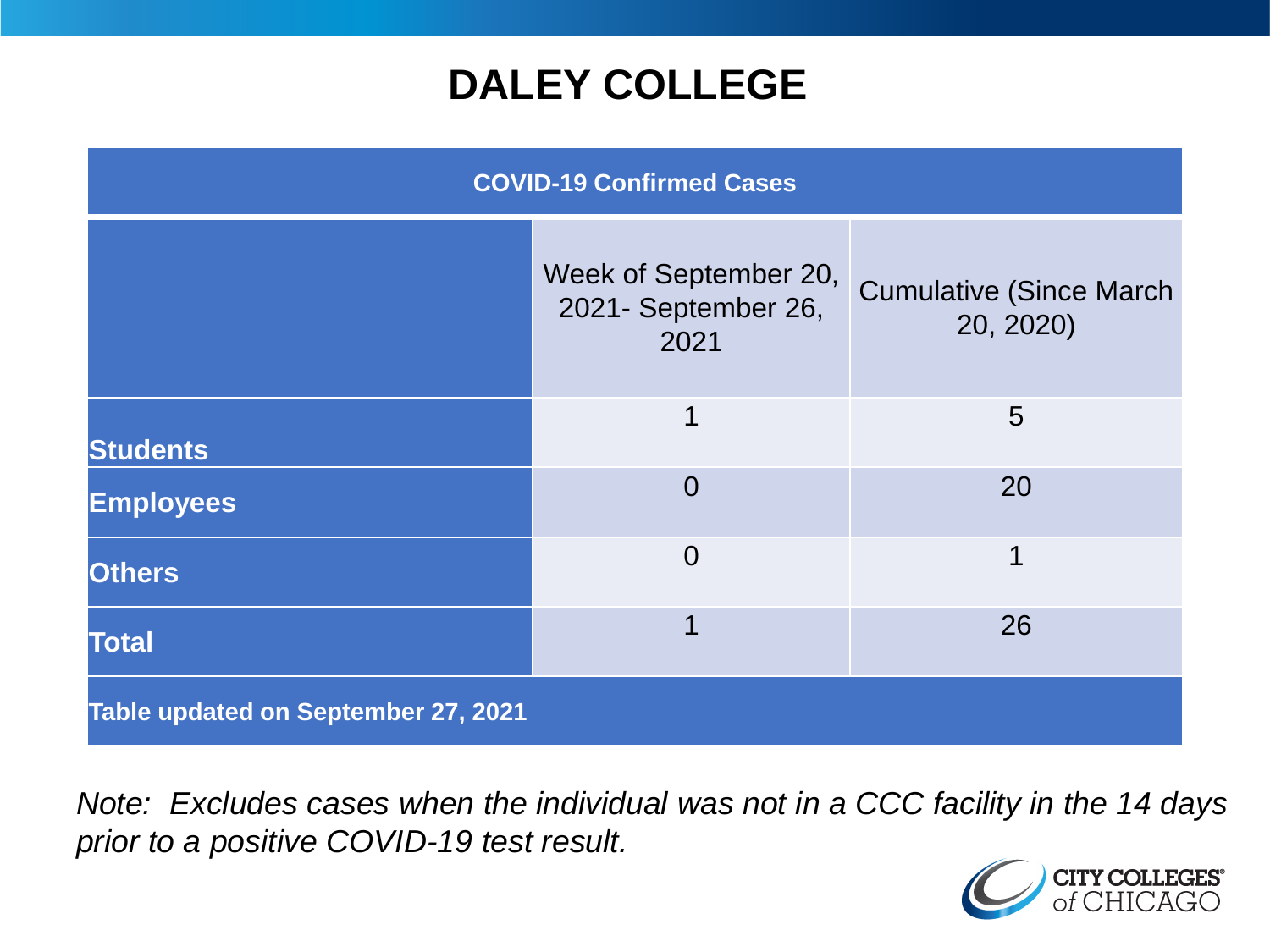## **HAROLD WASHINGTON COLLEGE**

| <b>COVID-19 Confirmed Cases</b>     |                                                      |                                              |
|-------------------------------------|------------------------------------------------------|----------------------------------------------|
|                                     | Week of September 20,<br>2021- September 26,<br>2021 | <b>Cumulative (Since March)</b><br>20, 2020) |
| <b>Students</b>                     | $\overline{0}$                                       | 11                                           |
| <b>Employees</b>                    | 1                                                    | 13                                           |
| <b>Others</b>                       | $\overline{0}$                                       | $\overline{2}$                               |
| <b>Total</b>                        | 1                                                    | 26                                           |
| Table updated on September 27, 2021 |                                                      |                                              |

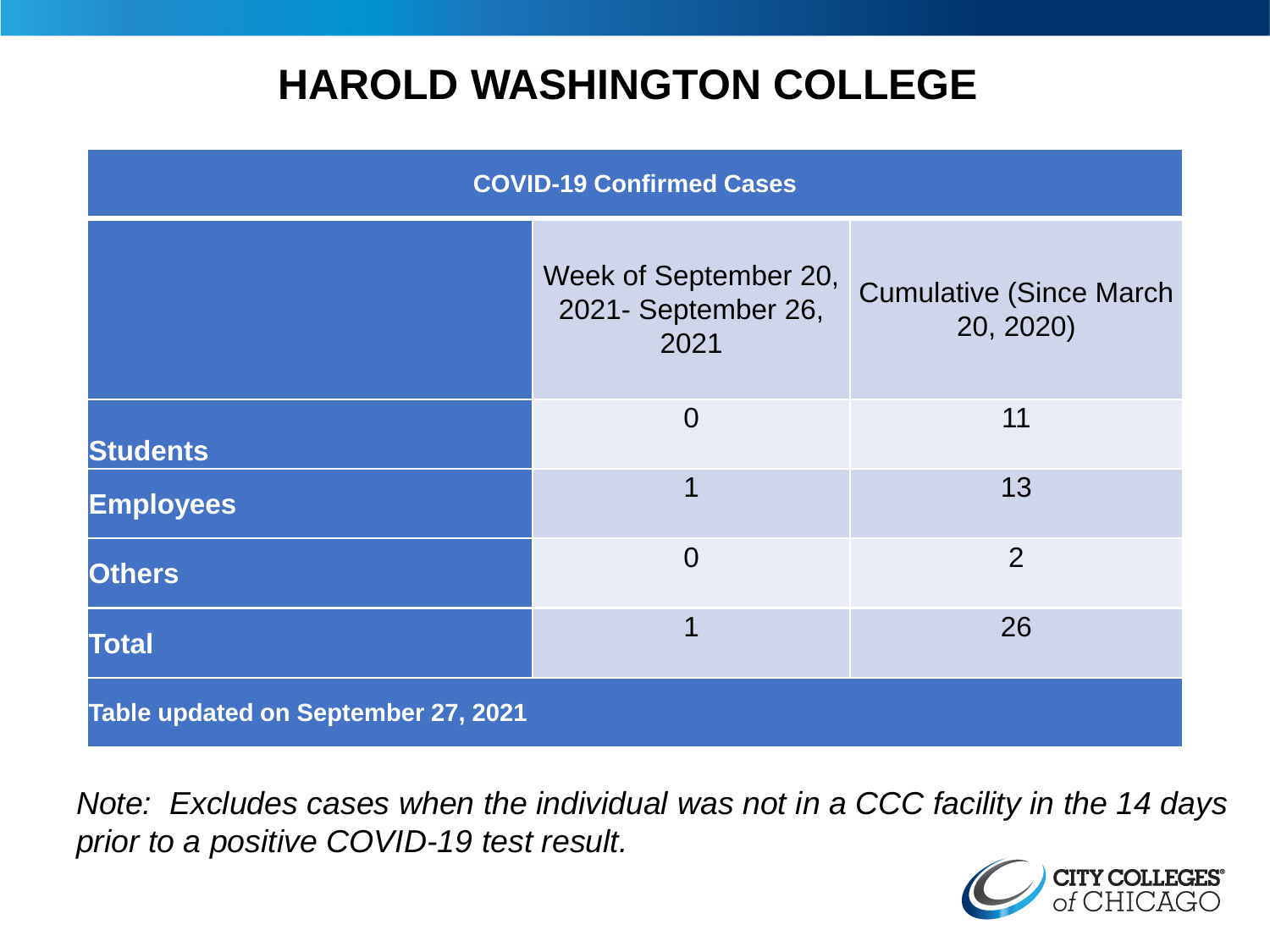## **KENNEDY-KING COLLEGE**

| <b>COVID-19 Confirmed Cases</b>     |                                                      |                                              |
|-------------------------------------|------------------------------------------------------|----------------------------------------------|
|                                     | Week of September 20,<br>2021- September 26,<br>2021 | <b>Cumulative (Since March)</b><br>20, 2020) |
| <b>Students</b>                     | 1                                                    | 9                                            |
| <b>Employees</b>                    | $\Omega$                                             | 31                                           |
| <b>Others</b>                       | $\overline{0}$                                       | 1                                            |
| <b>Total</b>                        | 1                                                    | 41                                           |
| Table updated on September 27, 2021 |                                                      |                                              |

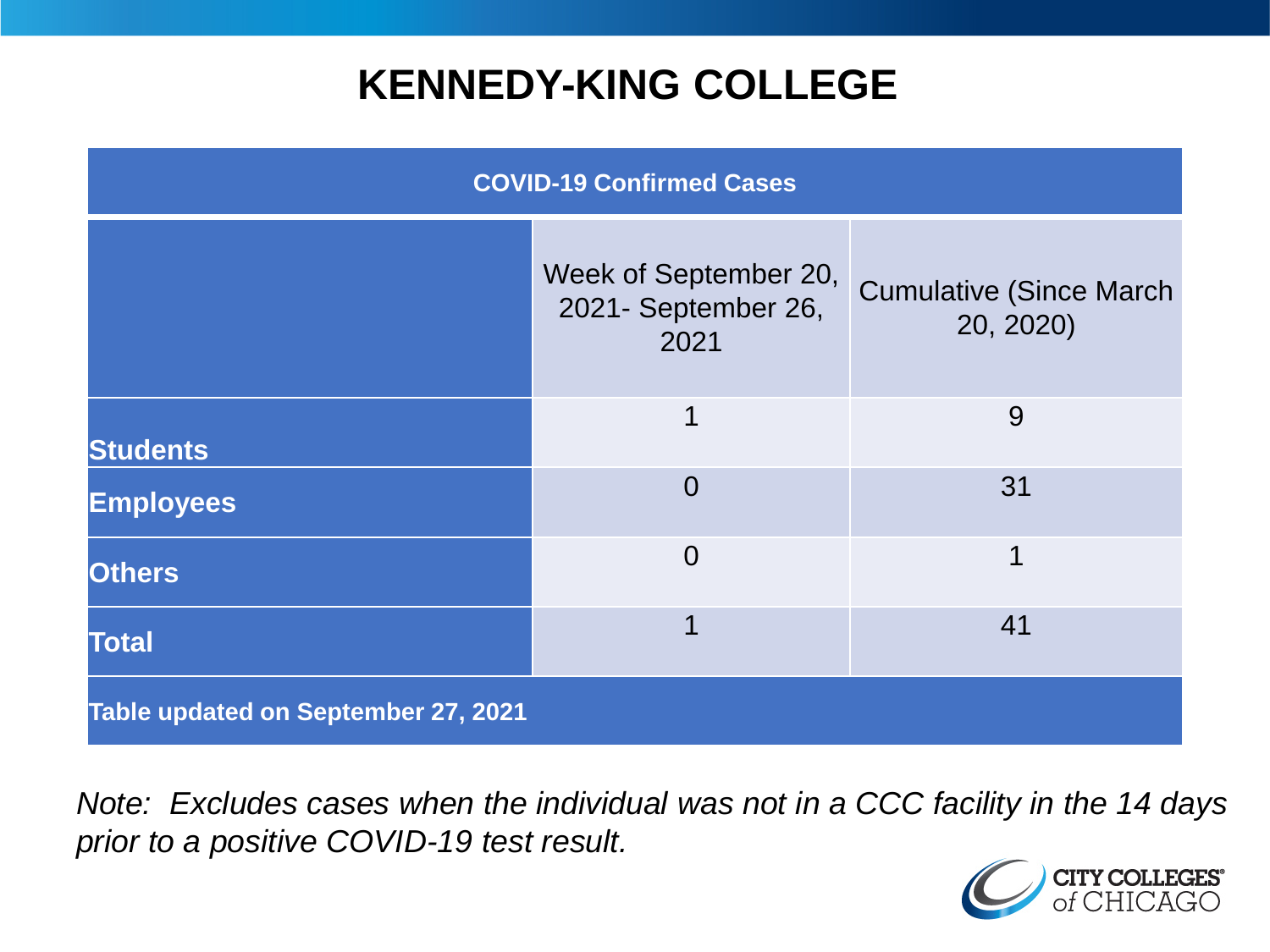# **MALCOLM X COLLEGE**

| <b>COVID-19 Confirmed Cases</b>     |                                                      |                                              |
|-------------------------------------|------------------------------------------------------|----------------------------------------------|
|                                     | Week of September 20,<br>2021- September 26,<br>2021 | <b>Cumulative (Since March)</b><br>20, 2020) |
| <b>Students</b>                     | 3                                                    | 31                                           |
| <b>Employees</b>                    | $\overline{1}$                                       | 29                                           |
| <b>Others</b>                       | $\overline{0}$                                       | $\overline{2}$                               |
| <b>Total</b>                        | $\overline{4}$                                       | 62                                           |
| Table updated on September 27, 2021 |                                                      |                                              |

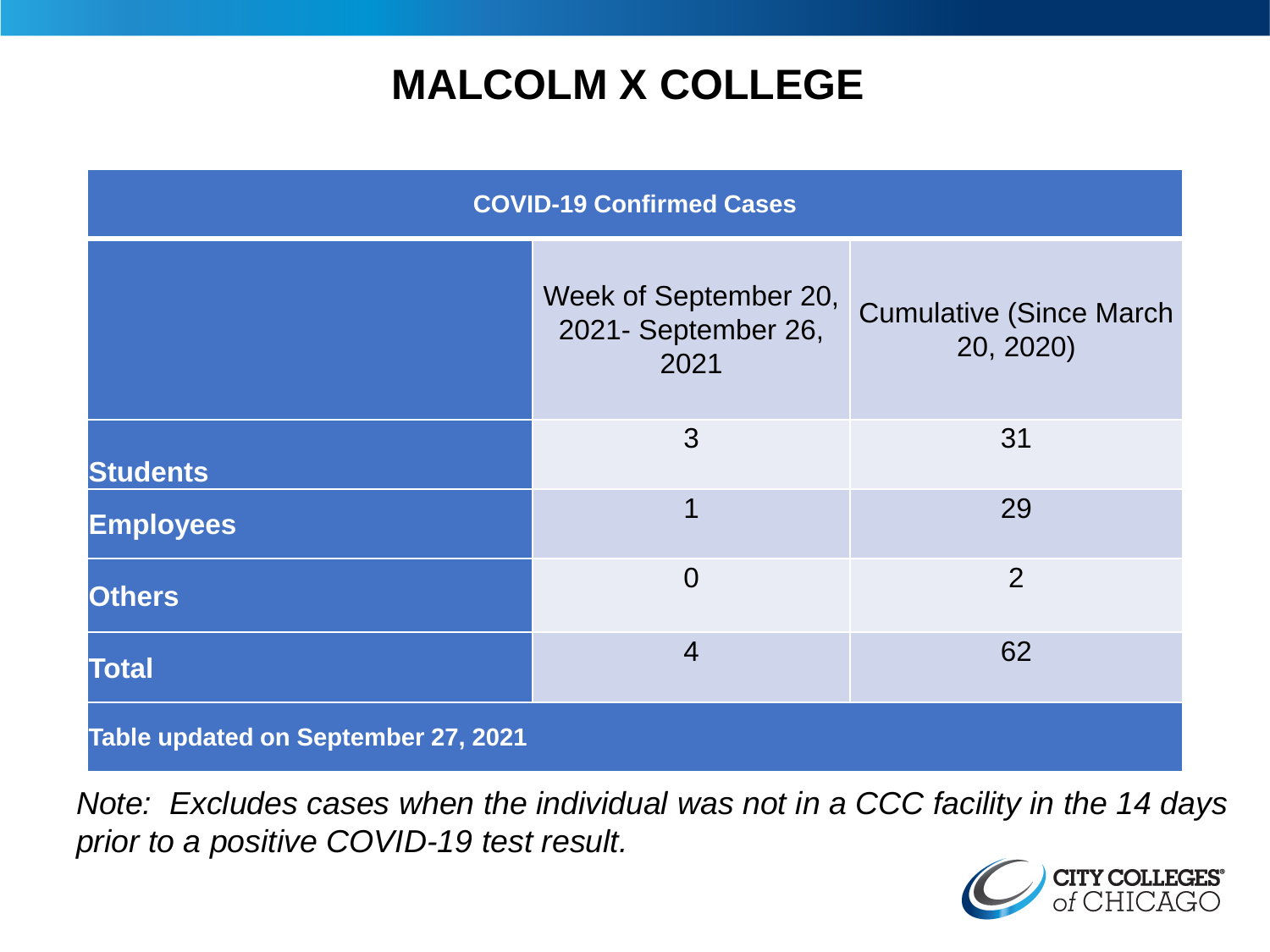# **OLIVE-HARVEY COLLEGE**

| <b>COVID-19 Confirmed Cases</b>     |                                                      |                                              |
|-------------------------------------|------------------------------------------------------|----------------------------------------------|
|                                     | Week of September 20,<br>2021- September 26,<br>2021 | <b>Cumulative (Since March)</b><br>20, 2020) |
| <b>Students</b>                     | 2                                                    | $\overline{4}$                               |
| <b>Employees</b>                    | $\Omega$                                             | 22                                           |
| <b>Others</b>                       | $\overline{0}$                                       | 3                                            |
| <b>Total</b>                        | $\overline{2}$                                       | 29                                           |
| Table updated on September 27, 2021 |                                                      |                                              |

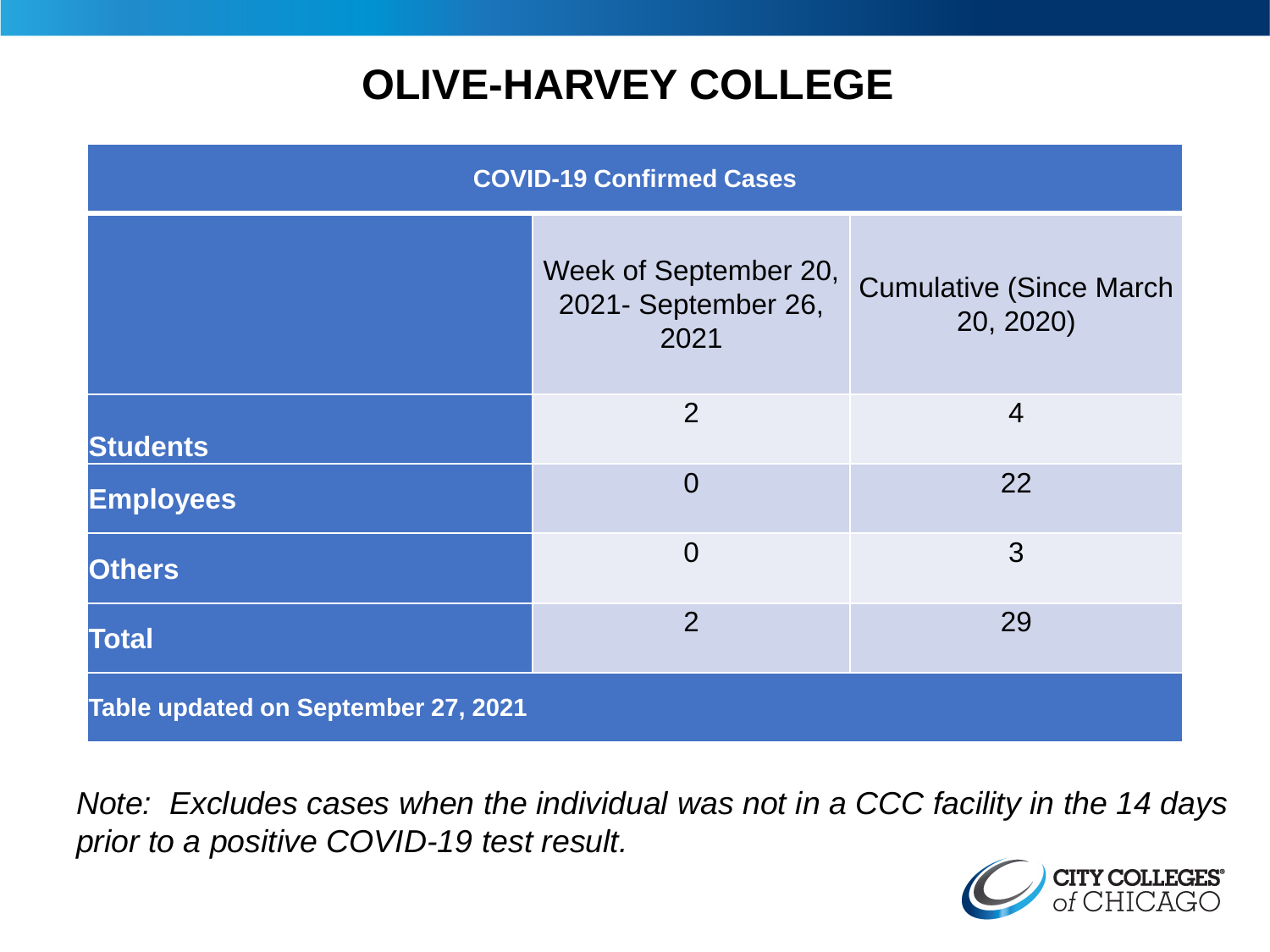## **TRUMAN COLLEGE**

| <b>COVID-19 Confirmed Cases</b>     |                                                      |                                              |
|-------------------------------------|------------------------------------------------------|----------------------------------------------|
|                                     | Week of September 20,<br>2021- September 26,<br>2021 | <b>Cumulative (Since March)</b><br>20, 2020) |
| <b>Students</b>                     | $\overline{0}$                                       | 5                                            |
| <b>Employees</b>                    | 1                                                    | 20                                           |
| <b>Others</b>                       | $\overline{0}$                                       | $\overline{0}$                               |
| <b>Total</b>                        | 1                                                    | 25                                           |
| Table updated on September 27, 2021 |                                                      |                                              |

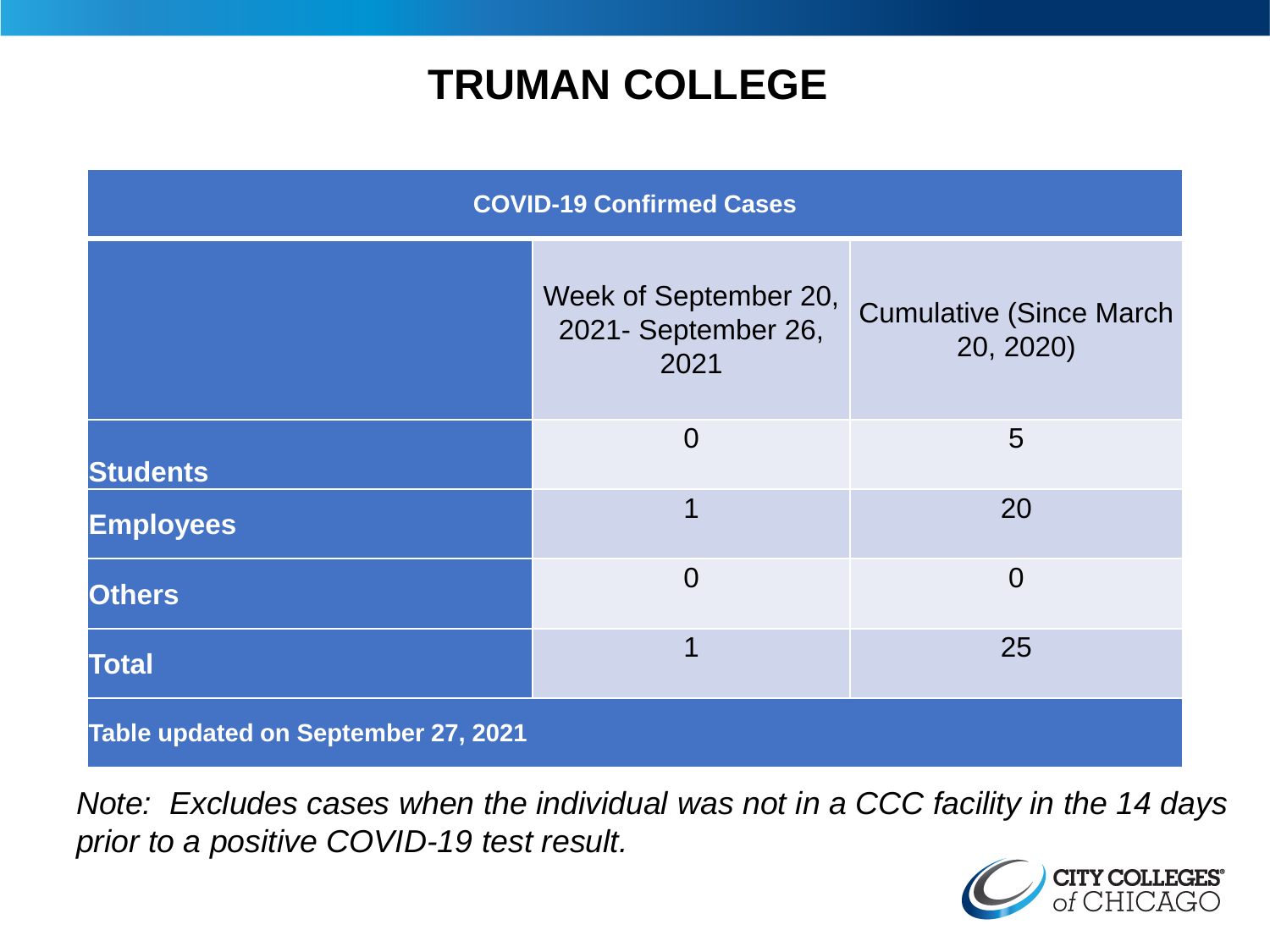## **WRIGHT COLLEGE**

| <b>COVID-19 Confirmed Cases</b>     |                                                      |                                              |
|-------------------------------------|------------------------------------------------------|----------------------------------------------|
|                                     | Week of September 20,<br>2021- September 26,<br>2021 | <b>Cumulative (Since March)</b><br>20, 2020) |
| <b>Students</b>                     | 1                                                    | 6                                            |
| <b>Employees</b>                    | $\overline{0}$                                       | 18                                           |
| <b>Others</b>                       | $\overline{0}$                                       | $\overline{0}$                               |
| <b>Total</b>                        | 1                                                    | 24                                           |
| Table updated on September 27, 2021 |                                                      |                                              |